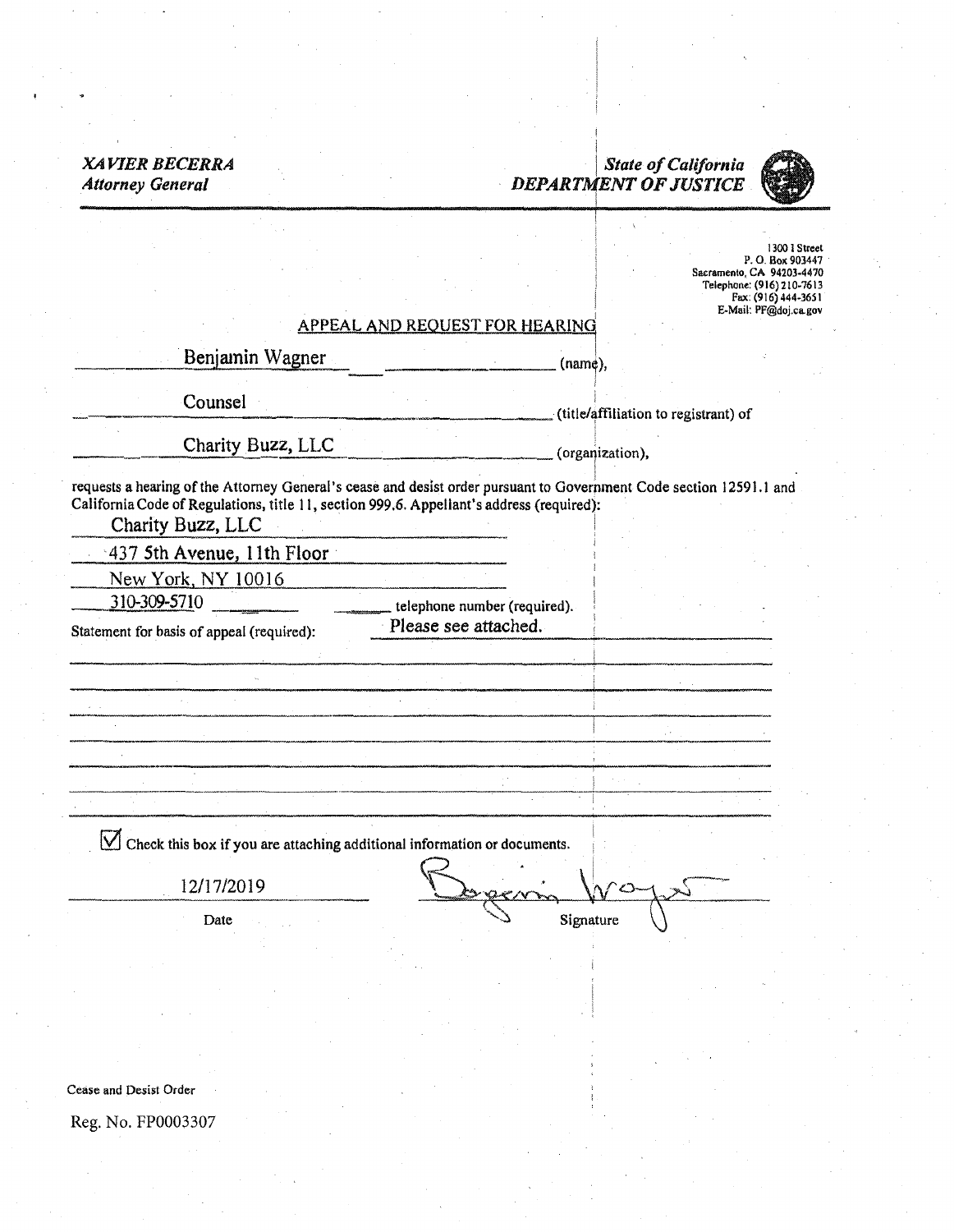GIBSON, DUNN & CRUTCHER LLP Benjamin Wagner, SBN 163581 bwagner@gibsondunn.com Matthew Ball, SBN 327028 mnball@gibsondunn.com 1881 Page Mill Road Palo Alto, CA 94304-1211 Tel: 650.849.5395 / Fax: 650.849.5095

Attorneys for Respondent Charity Buzz, LLC

## **BEFORE THE**

#### **ATTORNEY GENERAL OF CALIFORNIA**

In the Matter of the Order to Cease and Desist Against:

**Charity Buzz LLC** 

Respondent.

CASE NO. FP0003307/11.22.2019- Order

**CHARITY BUZZ LLC'S NOTICE OF APPEAL AND REQUEST FOR HEARING** 

# **APPEAL AND REQUEST FOR HEARING**

Pursuant to California Code of Regulations, Title **11,** Section 999 .6 et. seq, Respondent Charity Buzz, LLC ("Charity Buzz") hereby submits this Appeal to the Attorney General's Order to Cease and Desist, Reg. No. FP0003307, dated November 22, 2019, and requests that the Order be rescinded in its entirety. Pursuant to California Government Code Section 12591.l(e), Charity Buzz requests a full evidentiary hearing after completion of discovery.

Charity Buzz states that its address is 437 5th Avenue, 11th floor, New York, NY 10016. The "person appealing" the Order, Schuyler Hansen, can be reached by telephone at 310-309-5710.

The Cease and Desist Order contains no discussion of the basis of the Attorney General's claims nor the authority on which he relies. Thus, Charity Buzz expressly reserves the right to fully present its case and to dispute and rebut any and all assertions that the Attorney General may make, whether now or in the future.

# **BASIS OF APPEAL**

1. Founded in 2005, Charity Buzz is an online platform via which charitable organizations conduct auctions featuring property and/or experiences.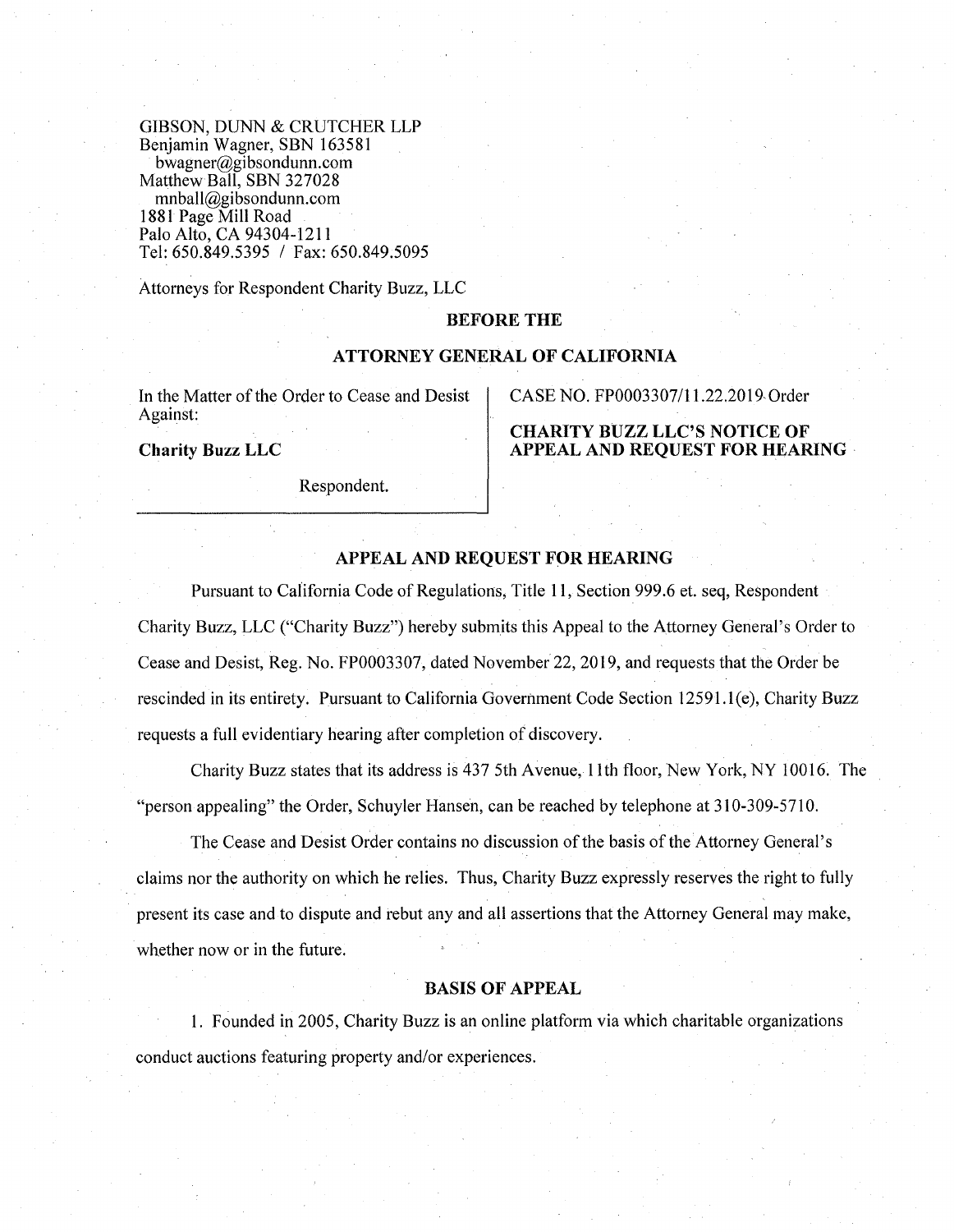2. Charity Buzz is committed to the integrity of the charitable process. The organizations which use its platform are reputable national charities such as Boys  $\&$  Girls Clubs of America, ASPCA, Susan G. Komen for the Cure, and Planned Parenthood. To date, charitable organizations have run many thousands of auctions on the Charity Buzz platform, and Charity Buzz enjoys a strong reputation.

3. Charity Buzz believes it does not operate as a "commercial fundraiser for charitable purposes" as defined by California Government Code§ 12599. A "commercial fundraiser for charitable purposes" is defined as an entity who for compensation solicits funds for charitable purposes, or as a result of a solicitation, receives or controls the funds. Cal. Gov't Code§ 12599. Charity Buzz is an online platform that enables charities to conduct auctions, but does no solicitation itself. Each charity using Charity Buzz's platform runs its own auction or sweepstakes: the charities , determine the terms, deliver the property or experiences, and control their own programs.

4. The purpose of Uniform Supervision of Trustees for Charitable Purposes Act ("the Act") is to "to protect the public from fraud, to prevent the misuse of charitable assets and other wrongdoing; and to provide transparency for donors to make informed decisions when giving." Attorney General's Guide for Online Charitable Giving, 10 (July 2019),

https://oag.ca.gov/sites/all/files/agweb/pdfs/charities/publications/guide-online-charitable-giving.pdf. As an internet platform, Charity Buzz does not initiate fundraising campaigns itself. Funds temporarily delayed from delivery to a charity using the platform are to help protect consumers against potential default by the charity until it delivers the property or experiences it has promised to the public. The Act was simply not intended to apply to internet platforms like Charity Buzz.

5. The California Department of Justice is alone in interpreting§ 12599 to apply broadly to platforms providing technology tools to charities. In 2018, the California legislature considered and failed to enact Assembly Bill 2556 ("AB 2556"), a bill to amend California statutes to apply to platforms like Charity Buzz. Such legislation would be unnecessary if§ 12599 *already* applied to internet platforms like Charity Buzz. In the absence of legislative action, § 12599 should not be interpreted to cover internet platforms providing technology tools to charities to conduct their own fundraising campaigns.

2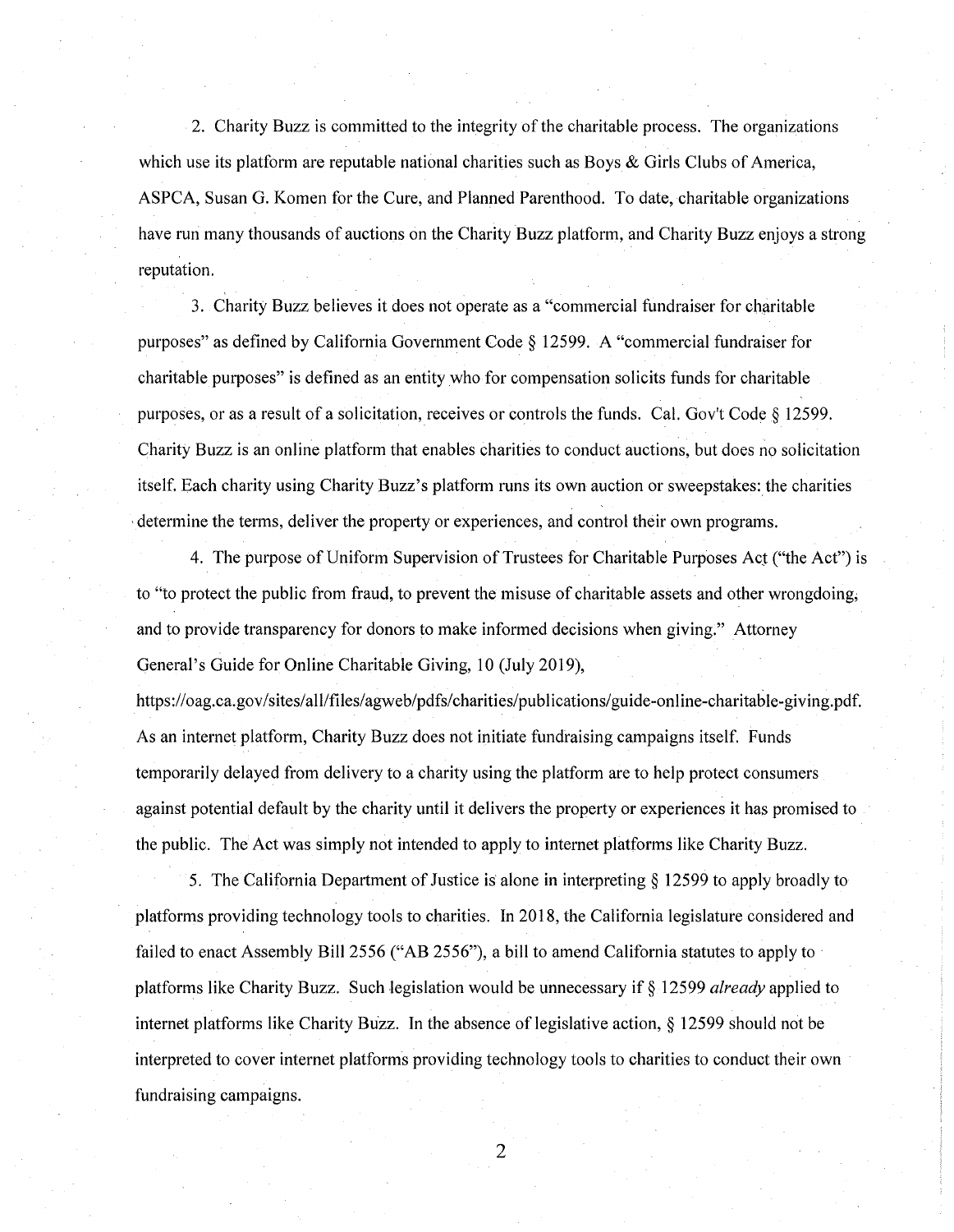#### **CONCLUSION**

6. The Cease and Desist Order should be vacated in its entirety. Charity Buzz believes it is not a commercial fundraiser under§ 12599, has complied with California law, and that it is not required to register with Registry of Charitable Trusts.

**WHEREFORE,** Respondent Charity Buzz prays:

a. For a hearing to be held, after discovery, regarding the Attorney General's factual allegations and conclusions of law;

b. For a prehearing conference, at which time Charity Buzz may request an expedited hearing and may make additional pre-hearing motions to ensure a full, fair, and complete hearing and record.

c. That the Cease and Desist Order be vacated in full or, to the extent the office concludes that any portion of the Order should remain in effect, the hearing office vacate the penalties set forth in the Order;

d. That Charity Buzz be granted its costs associated with this action; and

e. For such other, further, and different relief as may be deemed just and proper.

Dated: December 18, 2019

### BENJAMIN WAGNER, SBN 163581 MATTHEW BALL, SBN 327028 GIBSON, DUNN & CRUTCHER LLC

By: /s/ Benjamin Wagner Benjamin Wagner, SBN 163581 Matthew Ball, SBN 327028

Attorneys for Respondent Charity Buzz, LLC

3